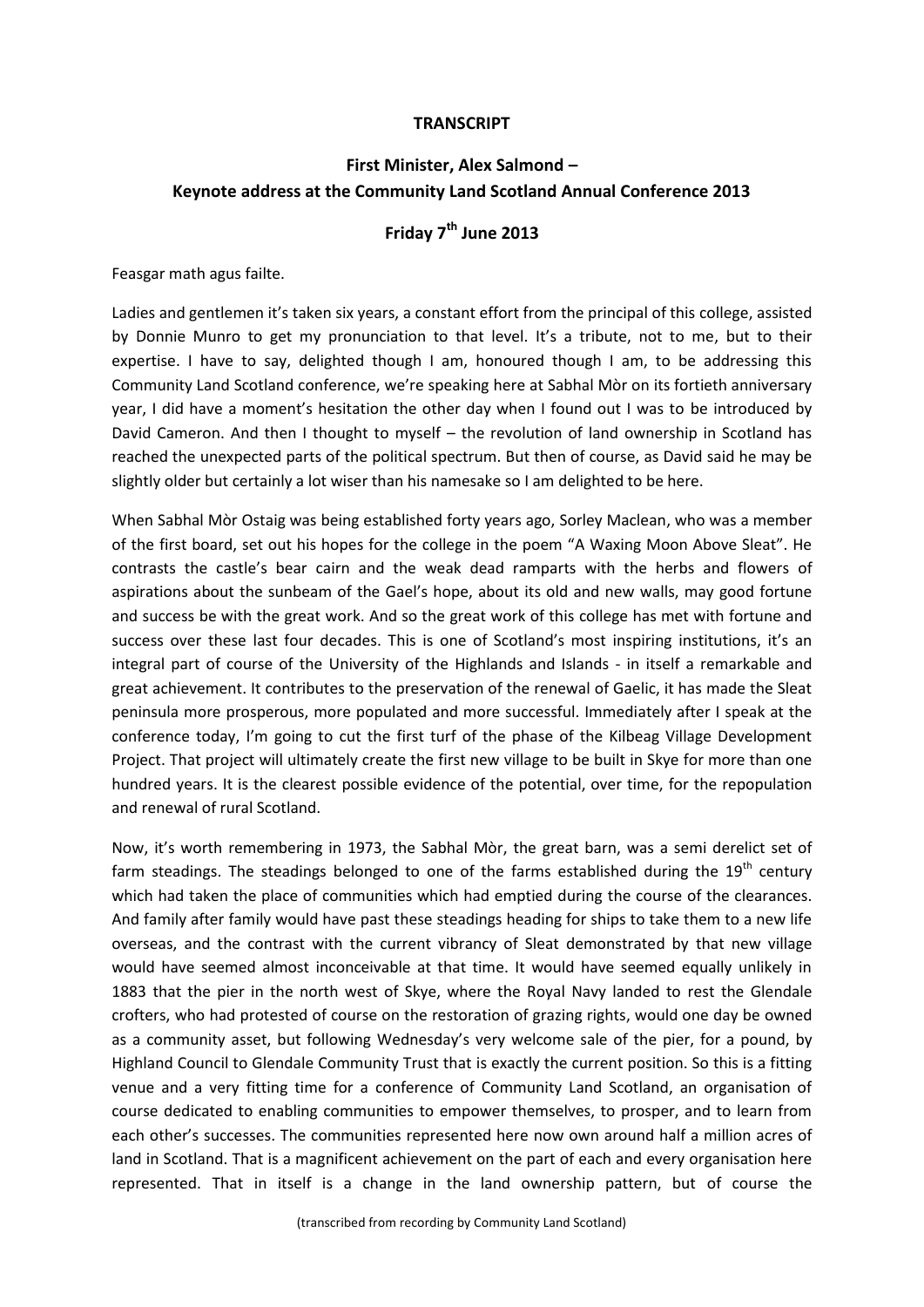accomplishment goes a great deal deeper than that. Communities like Knoydart have shown that depopulation can be reversed, businesses created, homes built in localities where these things for far too long were believed to be simply impossible. The organisations represented here demonstrated that wind power and other resources can be harnessed for local purposes. You have proven that previously loss making estates can actually be run at a profit, and not just a profit, but a community profit. You have shown by embarking on projects such as the woodland restoration that communities are just as capable as any outside body, indeed more capable, of sustaining and enhancing the environment. A lot of that can't be readily measured, but some of it can; the 160 kilowatt output of Eigg's unique island grid, 2.5 million of revenue expected from the Loch Carnan wind farm in South Uist, the homes built and refurbished in Gigha, the 50% increase in population there, in Gigha. But underpinning all of these developments is something more intangible, and that is the boost to collective self confidence that communities derive from getting ownership of their own land and taking charge of their own destiny.

Today I was over opening the new marine harvest salmon hatchery and I met Lady Ross of Marnock, the widow of the late Willie Ross, secretary of state of Scotland in the 1960s and he was secretary of state, he first moved in to Bute House and a very formidable secretary of state he was. In Bute House drawing room, I've got a portrait of another secretary of state, and that is Tom Johnston, who was secretary of state during the second world war. Tom Johnston is there for a number of reasons; he passed the legislation of course in 1943 which led to the establishment of the north of Scotland hydroelectric board. After the war, he effectively appointed himself the second chairman of the hydroelectric board. I'm not absolutely certain what the great newspapers of this realm would have made of the idea of a secretary of state or a First Minister effectively appointing himself but nonetheless if we judge what happens in terms of practical achievement as opposed to process then Tom Johnston's effective appointment of himself as the second chairman of the hydroelectric board was one of the most significant, lifesaving things that happened to the highlands of Scotland.

You can make the argument that Tom Johnston did more than any other individual in the twentieth century to arrest the depopulation of the highlands. In 1945 fewer than half of the homes in the highlands had access to electricity. By 1959, when he stood down as chair of the hydro board, that proportion had increased to over 90%. And nobody, when Tom Johnston took over chairmanship, least of all his immediate predecessor as chairman who was overcome by the entrenched opposition to the hydroelectric schemes - which was the reason for him stepping down - nobody believed that such a transformation would be possible over that period of time.

Tom Johnston, as a young man, was the editor of Forward, the independent Labour Party magazine, and he wrote a series of articles, which then became a best seller. It was entitled "Our Scots, Noble Families" – the title, and the book of course, was iconic. It was basically a catalogue of misdeeds. Johnston argued that the Scottish nobilities title deeds are rapine, murder, massacre or cheating. And basically Johnston went through the noble families of Scotland, almost one by one, and explained how they'd depopulated the land, expropriated the people, engaged in the clearances, and of course, because he was a formidable home ruler, sold the nation in every single year, from 1707. When he became secretary of state in the wartime, he did it on agreement with Churchill that his writ would run in Scotland. Churchill, who was by no means the greatest devolver in history kept that promise for about a week. Johnson then had to find another mechanism to come to terms with the Prime Minister. And so what he did was he said to Churchill that he would form a council of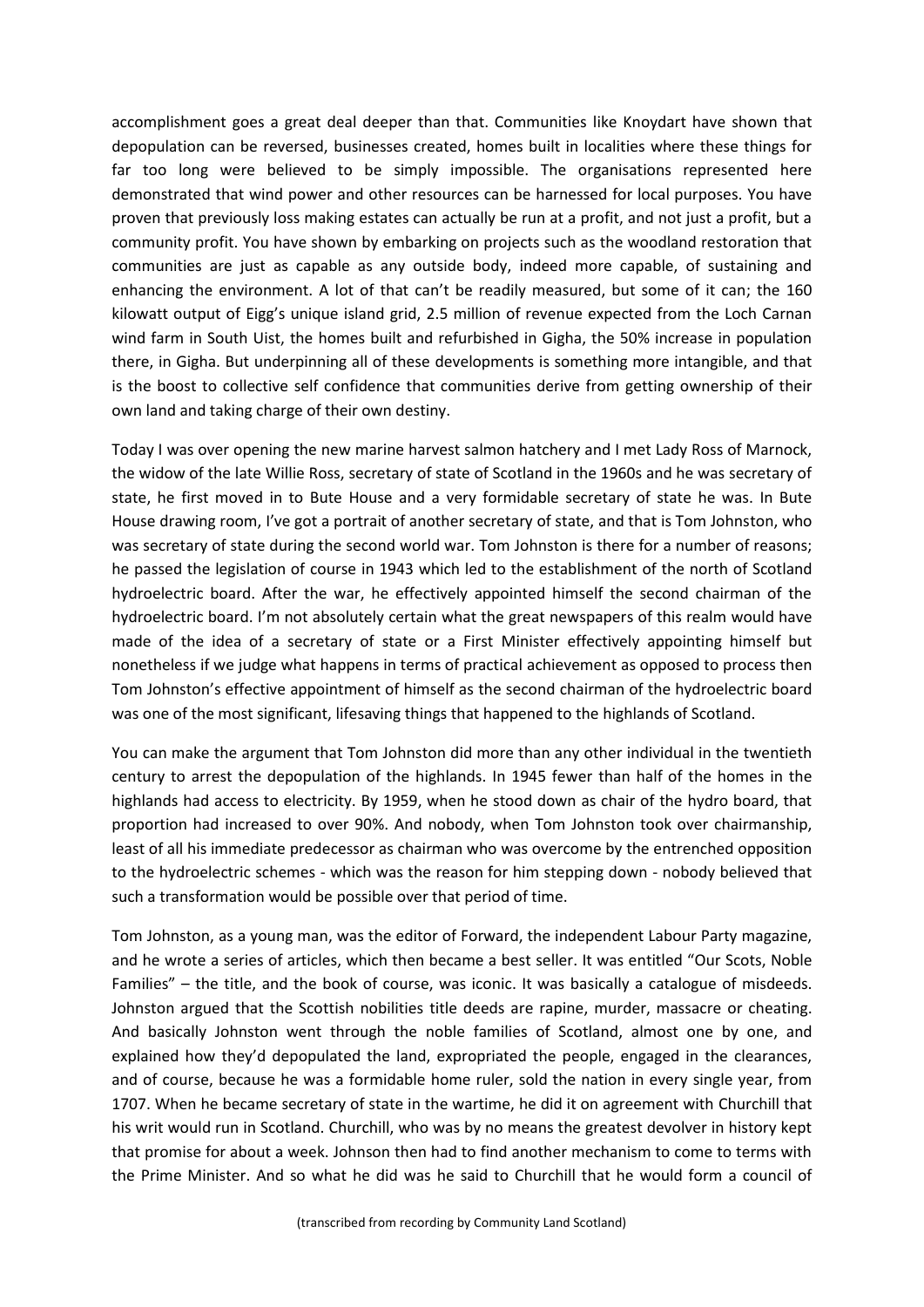state, and the agreement was that if Johnston got the support of the council of state, which was to be composed of every surviving former secretary of state for Scotland then Churchill would not gain say a Johnston proposal for Scotland. If on the other hand, if Johnson couldn't command the support of the council of state then he wouldn't push forward a proposal against Churchill's agreement, and that was the agreement they came to, and to be fair the Churchill, by and large, on the whole, that agreement was kept. And out of that agreement indecently came the legislation to establish the hydroelectric board and the potentiary powers that came with it in 1943. There was obviously a difficultly with that agreement, and the council of state, because if you cast your mind back to Our Noble Families, written in 1909, then it was exactly the same noble families who were the former secretary of states for Scotland who were to be on the council of state.

Now what I'm about to tell you I can absolutely verify, because it was told to be by Alastair Dunnett. Alastair was the 21 year old press secretary of Tom Johnston, later to become editor of the Scotsman newspaper, husband of Dorothy Dunnett, chairman of Thomson Oil for Roy Thomson and one of the great figures of Scottish journalism. But in 1941 Alastair was a very young press secretary for the secretary of state for Scotland. So Johnston's solution to this conundrum was simple, pragmatic. He got Alastair to buy up every extant copy of Our Noble Families. He effectively withdrew his own book, temporarily, from circulation. And Alastair told me this some fifteen years ago over lunch, and I said, well, you know, how could that work? Even in the days before the internet, I mean, surely somebody had mentioned. And Alasdair said, well, he said, many of the aristocrats are not among the greatest readers in the country. So my second question was what happened to the books? And Alastair said, well, of course Tom Johnston couldn't destroy a book, so in his home there was an entire room where if you opened the door, there was thousands of copies of Our Noble Families.

Some years later, a young man called Hamish McKinnon, asked Johnston why he'd taken the action to withdraw the book, come to terms with the council of state, get the legislation that established the hydro board. And Johnston said in return, he said times change, McKinnon, times change. What actually he'd done was to demonstrate that he was both a visionary and a radical, but he was also pragmatic; he wanted to make sure that the achievement went through.

He's in the drawing room at Bute House for a whole range of reasons. He's also in that drawing room because every time I hear, and I do hear many times, the latest protest against wind energy, I look up at the portrait of Tom Johnston and remember that anything that comes in opposition to renewable power in Scotland now is as of nothing compared to the opposition to hydro power in the late forties and fifties in Scotland. The irony of course, is that some of the greatest tourist attractions in the highlands of Scotland are exactly these great hydroelectric engagements and dams, which have become some of the features of the greatest parts of the highlands, but were absolutely necessary to achieve Johnston's vision of bringing electricity to the glens.

So what I want to focus on today is how we can actually get things done. How we achieve things, how we empower, how we regenerate communities. I want to talk about three ways of making change; legislation, which will follow in the Scottish Parliament, improvements that we can make without legislation and the additional opportunities that we can seize, in my estimation, with Scottish independence. As was said by the real David Cameron, last year I announced, in this very college, the establishment of the Land Reform Review Group - I'm delighted that Alison Elliot, the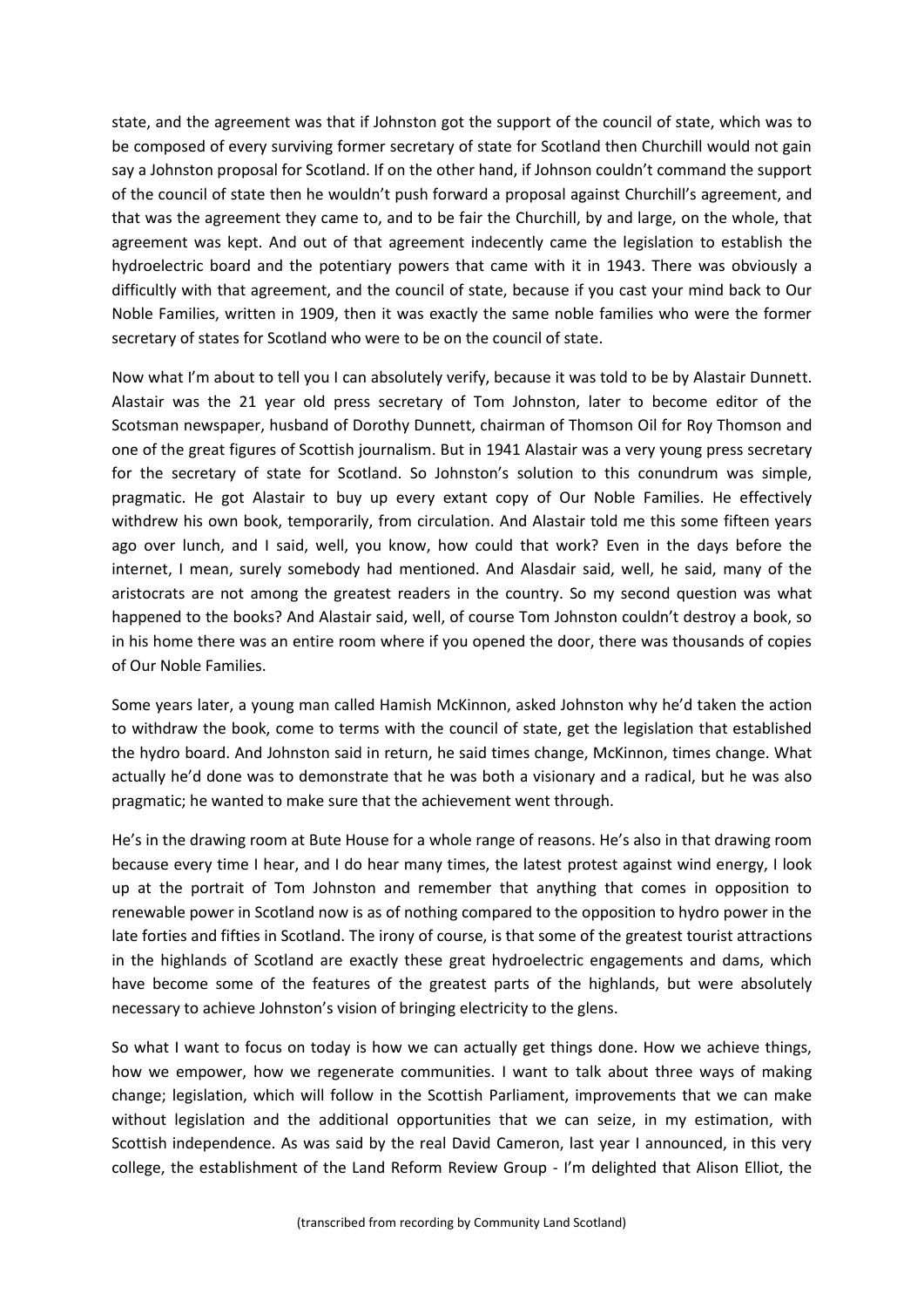group's chair is here with us today, I want to thank Jim Hunter and Sarah Skerratt for their significant contribution to the review group's work and also of course to welcome the appointment of Ian Cooke and John Watt on to the review group. As the minister said, in the Scottish Parliament on Wednesday, we'll shortly appoint two further members to the group, increasing its membership to five. The group's interim report published two weeks ago provides a clear basis for further analysis and consideration. It's clear, as the report itself acknowledges, that more work is required to make final proposals which pass the test of being both radical and practical. The group is establishing six work streams, establishing papers on topics such as taxation and the Crown Estate. There will also be a short life working group on the improvements that are necessary in the legislative framework of the Community Right to Buy.

I speak from, not the experience that is in this room, but from some personal experience about community right to buy; I've been personally involved in two community purchases in Aberdeenshire. One of the first ever exercising of the Community Right to Buy rights and the act in 2003 by the Boddam Development Trust, engagement which was important in demonstrating that the Ministry of Defence was covered by the legislation, was partially successful in gaining at least the playing fields that the Development Trust were after, but not successful in terms of gaining the whole ambition of the project, which was to have the whole of the former air force base in Boddam in community ownership. I'm pleased to say that the other project I've been engaged in in Strichen has been much more successful, modest in its aim and ambition perhaps, but hugely important to that community and it has been totally successful. So I have some experience of the requirement and the desire to streamline the current buyout process. I understand why we need to consider why the current requirements for information are rather too onerous, whether the timescales currently required by law are sufficiently flexible. As part of this analysis, we'll asked the review group to look at how we can prevent land being marketed in a way which hinders community purchase, for example, by owners not publicising their desire to sell, and I would like the review group to explore issues relating to the community purchase of land which has been on the market for some time. Sometimes communities become interested in purchasing land sometime after it has been put up for sale. When that happens, as the way the current legislation is drafted, they can actually be stopped from registering an interest. These sorts of areas strike me as genuine, practical barriers. They matter, if they can be addressed, it'll help make the right to buy legislation work more effectively. And let me say that I talk little about my experience as a constituency Member of Parliament. I have experienced over the last week, as First Minister of Scotland, in the intricacy of some of the legal processes which are part of the current legislative framework. I was hoping to be able, this very day, to make a further announcement about a further success for the Community Right to Buy, which is being held up not by any lack of willingness to buy, or for that matter, in this case, any lack of willingness to sell, but by part of the legislative framework, which intricately makes it actually difficult to complete the transaction. Then that'll be overcome, but it is an interesting example of the hurdles that the current legislation often puts, sometimes inadvertently, on the path of community ownership. But these changes are just part of a much broader commitment that I want to make today. The Scottish Government will consult later this year on a draft Community Empowerment and Renewal Bill. I confirm absolutely that draft bill will include provisions for an improved Community Right to Buy. There will be a legislative framework which enhances that right. The Land Reform Review Group's work of course will have a vital role to play as we draft, consult and then prepare to introduce legislation. The group's interim report has already made it clear that it will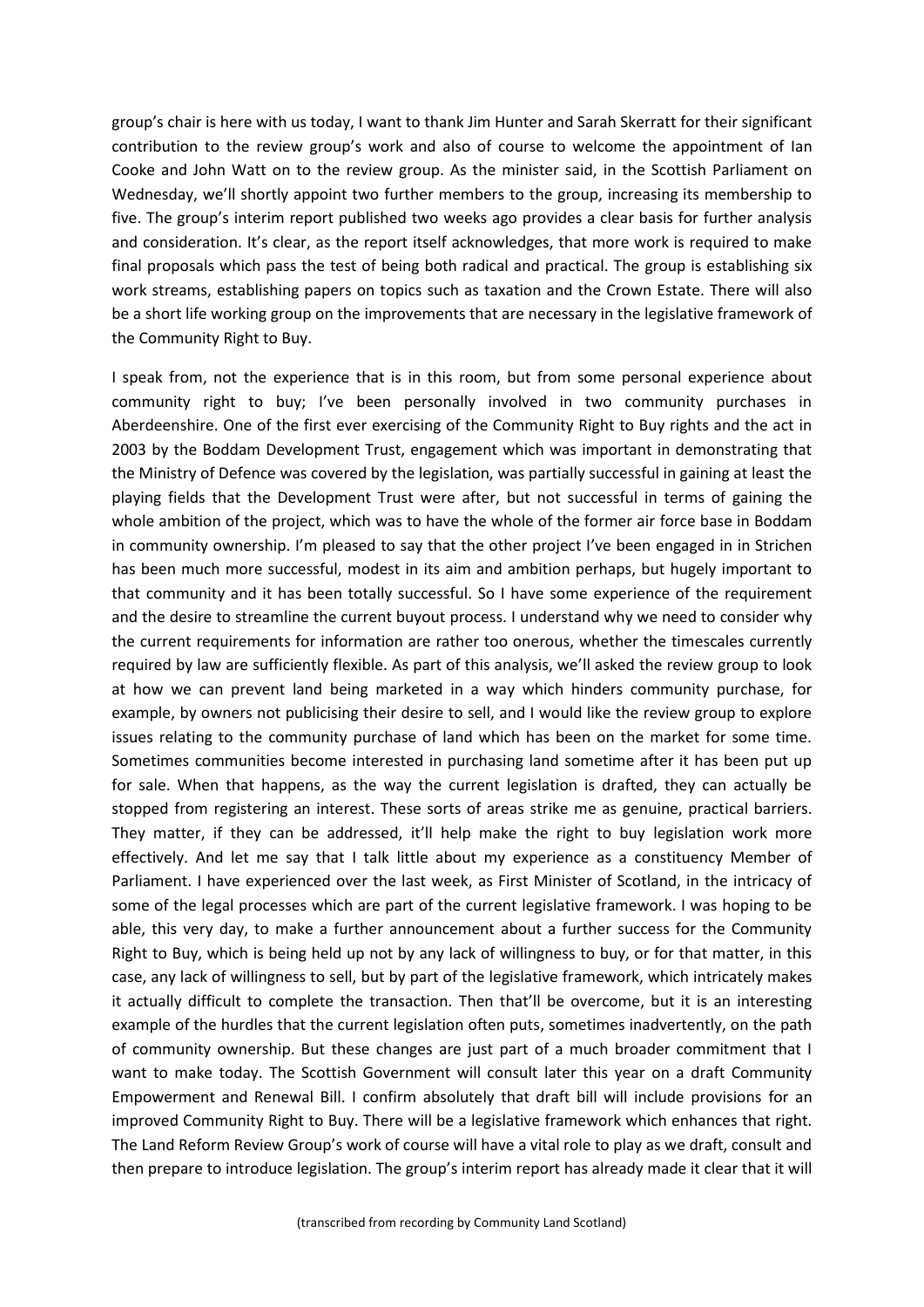consider closely the proposal from Community Land Scotland, which of course sought to establish an agency to facilitate the transfer of land. Of course one of the review group's six new work streams will investigate how such a land agency might operate. It sends a powerful signal that the final report will give Community Land Scotland's proposals all of the attention that is required. This work will be complemented by that of the farm tenancies review which will start later this year; a review which will be able to use some of the evidence obtained by the Land Reform Review Group as a point for its own deliberations. Overall the land reform process has the opportunity to lead to legislation which will achieve a lasting impact. The outcome of that process will be a stronger economy and a fairer society.

Now I want to look at improvements which don't need legislation; the Scottish Land Fund, renewable energy, National Forest Land Scheme. There are practical measures which we can take to strengthen community ownership now. I hope that further ideas will emerge of course from the review group, but I want to set out what the Scottish Government is doing right now. As this conference knows, we re-established the community land fund last year in order to facilitate this process. It is rather difficult to have a community purchase when there is no fund in order for the communities to purchase, or at least no fund which supports the range of community purchases, and that's why we re-established the fund. The fund has been widely welcome, it's worth six million pounds over the three years to 2011. It has already helped five community buyouts, in the Scottish borders, in Colintraive in Argyll, in Easter Ross, the Mull of Galloway, in Wigtownshire and in Lossiemouth in Moray. I can announce today that the Community Land Fund will continue across the term of this Parliament to the end of the current Parliament in 2016 and therefore, there'll be an allocation of another three million pounds, a 50% increase, during the financial year of 2015-2016. That funding, and the assurance of continuity of funding, which lies behind it, is a signal of the strength of our commitment to community ownership. A recognition that even in the toughest of budgetary times, it's more important than ever to empower local communities and to help them to help themselves. In addition to the Land Fund, we want, wherever we can to help communities to invest in renewable developments, both through direct ownership and commercial partnerships. The example provided by some of the projects engaged in by people representing groups today has been inspirational, I've mentioned Eigg and Loch Carnan, but Gigha's forth wind turbine which was announced two weeks ago will provide the community with more than one million pound of benefit over the lifetime of the project; money which can contribute directly to a housing improvement programme. In total 204 megawatts of community locally owned renewable castate is already operational, that's enough to power a hundred thousand homes. But we want to see more community ownership, more community benefits. It was after all the aim and intention of Tom Johnston's hydro board that the natural renewable energy resources of the highlands benefitted the people of the highlands. It's now the government's duty to ensure that Scotland's second renewable revolution benefits people and communities across the country. And that's about benefits as well as ownership. Our Community and Renewable Energy Scheme helps communities to build their own renewable schemes, but also to negotiate with developers from community benefits from commercial schemes. There are more than 60 community benefit funds across Scotland, which currently bring in payments of more than four million pounds. Now, I believe there is scope for taking that much further, and that's why we're currently consulting on the planning framework to have a further application of community benefits, for example it might be possible to use planning powers to ensure that renewable energy schemes provide a greater share of their benefits to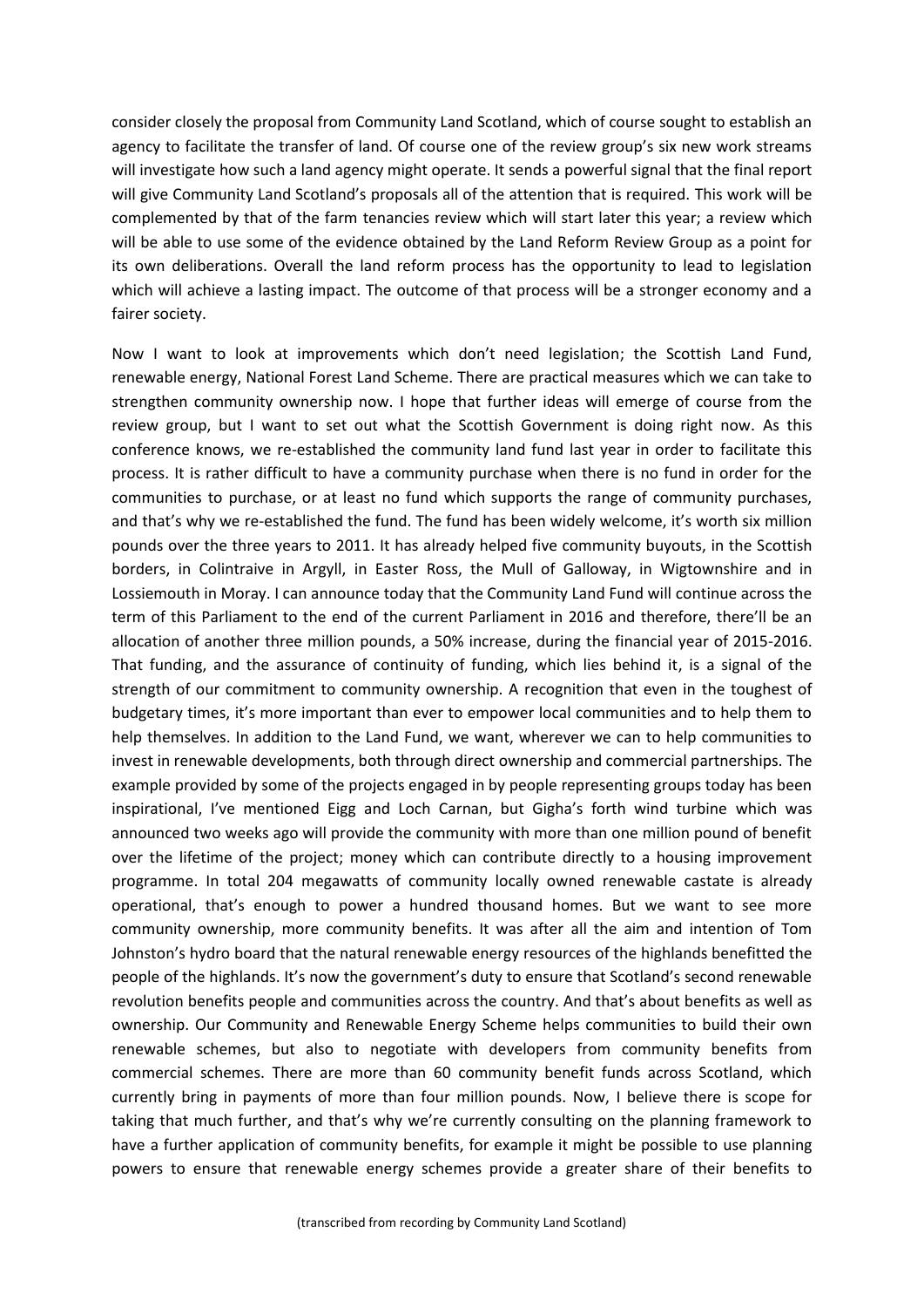community assets. As things stand, we've led the way with our own public agencies; Forestry Commission Scotland has negotiated five thousand pounds per megawatt of benefit, which was more than twice the previous industry standard. That has had the effect of bringing certain of the developers; Vattenfall, SSE and to be fair some others, in to line with that announcement and recommendation that I made last year. I noticed yesterday that the UK government has now followed suit for schemes in England. Finally, the Scottish Government has responsibilities as a land owner, as a major land owner, to make community ownership easier. The National Forest Land Scheme enables communities to buy local woodlands from Forestry Commission Scotland, even where that land has not been put up for sale. That scheme has enabled communities in Argyll, North West Mull to purchase forestry land, and of course here in Sleat the Forestry Commission sold almost a thousand acres to Sleat Community Trust in 2011 and the community's exploring options for establishing a turbine on the land, and has established a five year plan for harvesting timber, developing infrastructure and creating new amenities.

It's worth noting, ladies and gentlemen, that we've been able to make that progress with the Forestry Commission because we control the Forestry Commission, because it's a devolved structure. Many of you will be aware of the position in Cape Wrath at the present moment, where there's been a tension as to whether Cape Wrath would be further developed as an area of community land ownership. Ensuring that the Scottish National Trail will take us from the borders to the very tip of the mainland of Scotland, or whether it will become part of an enlarged bombing range – this is a difficult choice is it not? – and therefore we shall look with interest as to the outcome of that particular tussle. Not just look with interest but act with interest in the next few weeks. The important point I'm making is that much of the success in turning the public agencies of Scotland into enablers of a desirable goal is because they are the public agencies of Scotland. The Crown Estate and the Ministry of Defence between them own a hundred and fifty thousand acres of land in Scotland, I look forward to the day – and that day is coming ladies and gentlemen – when these agencies will be subject to the democratic political will of Scotland and will enable these agencies to act in the socially responsible manner that the Forestry Commission is now pursuing in the form of community land ownership. I think it is important that Scotland's public land moves in to community hands.

Ladies and gentlemen, we have a huge opportunity to shape a stronger and better relationship between our land and our people. Community Land Scotland is a hugely important voice in that debate and that opportunity. I said at the start of my speech that Sabhal Mòr is in an area which was previously marked by depopulation and decline. Sorley Maclean, if you remember, saw the herbs and flowers of aspirations forty years ago. And the regeneration of Sleat shows how these aspirations as a result, as a result entirely of community leadership have been fulfilled here in recent decades. The aspirations of community buyouts are being fulfilled. What members of Community Land Scotland have achieved in Knoydart, Neilston, Machrihanish and Mackay Country, on Gigha, and Eigg and Rum is genuinely inspirational for the rest of the country. But I've learned as we look at these matters that in terms of galvanising effort, in terms of having the whole public body of Scotland exercised in a transformation, it is important, it is necessary, to set targets. To set targets which may people say are ambitious, some people say are over ambitious, but nonetheless setting the target enables the galvanisation of the effort and makes achievement possible. Some years ago I set a target for renewable energy generation in Scotland of 50% by 2020 and it was greeted with scepticism – huge scepticism – in terms of what was achievable. Last year, last year, we're now at